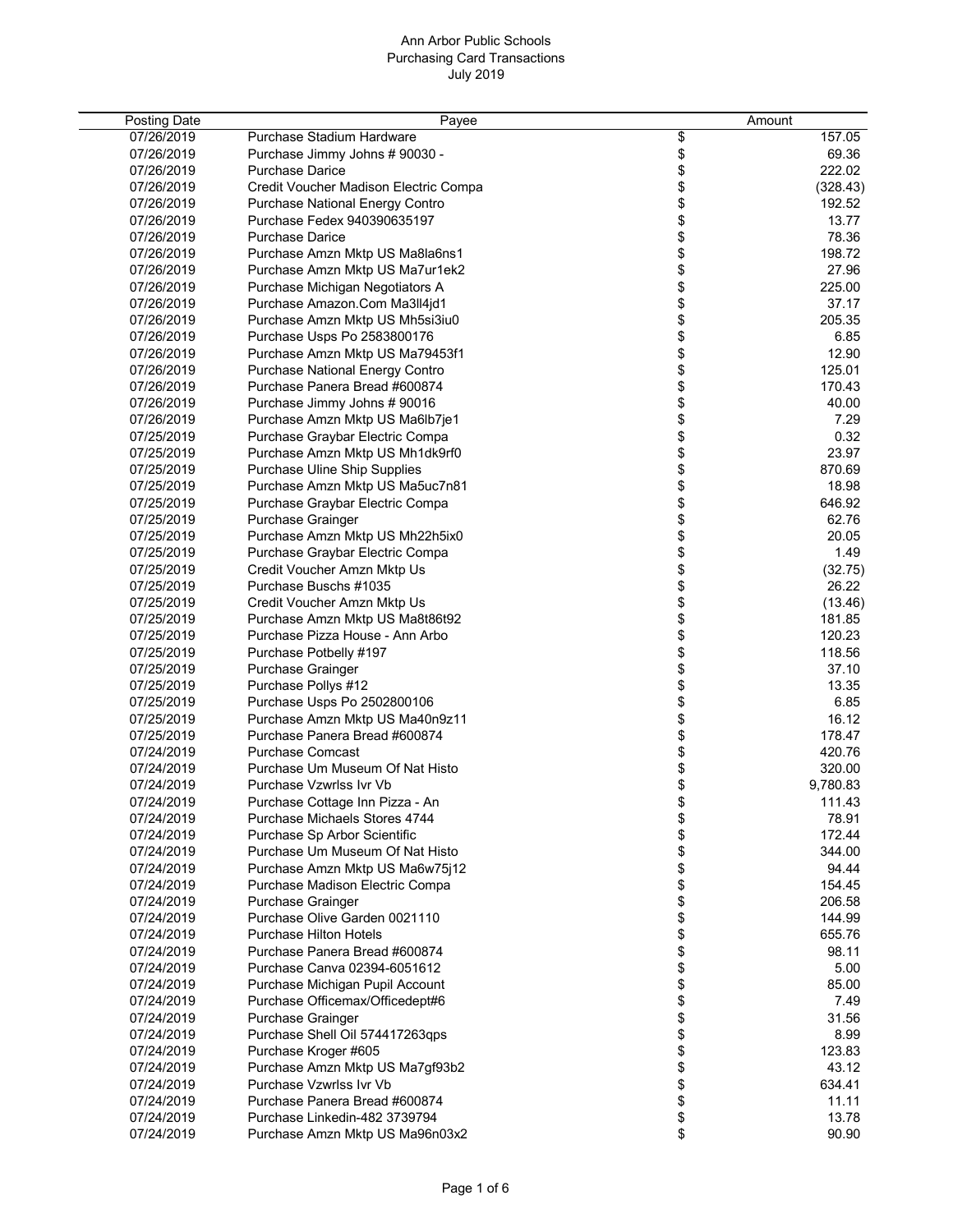| 07/23/2019 | <b>Purchase Hilton Hotels</b>          | \$       | 437.79    |
|------------|----------------------------------------|----------|-----------|
| 07/23/2019 | <b>Purchase Hilton Hotels</b>          | \$       | 437.79    |
| 07/23/2019 | Purchase McNaughton McKay Elect        | \$       | 126.35    |
| 07/23/2019 | Purchase Amzn Mktp US Ma2jn3zj2        | \$       | 261.48    |
| 07/23/2019 | Purchase Arc - Mi Madison Hgts         | \$       | 3,413.22  |
| 07/23/2019 | <b>Purchase Hilton Hotels</b>          | \$       | 437.79    |
| 07/23/2019 | Purchase Linkedin-482 0651954          | \$       | 521.16    |
| 07/23/2019 | <b>Purchase Hilton Hotels</b>          | \$       | 437.79    |
| 07/23/2019 | <b>Purchase Hilton Hotels</b>          | \$       | 497.79    |
| 07/23/2019 | <b>Purchase Hilton Hotels</b>          | \$       | 871.88    |
| 07/23/2019 | <b>Purchase Mailchimp Monthly</b>      | \$       | 150.00    |
| 07/23/2019 | <b>Purchase Hilton Hotels</b>          | \$       | 437.79    |
| 07/23/2019 | <b>Purchase Hilton Hotels</b>          | \$       | 437.79    |
| 07/23/2019 | <b>Purchase Hilton Hotels</b>          | \$       | 437.79    |
| 07/23/2019 | Purchase Amzn Mktp US Mh2tx7kh0        | \$       | 125.83    |
| 07/23/2019 | Purchase Amzn Mktp US Ma76y6nu2        | \$       | 13.78     |
| 07/23/2019 | Purchase City Of Ann Arbor             | \$       | 21,283.54 |
| 07/23/2019 | <b>Purchase Hilton Hotels</b>          | \$       | 437.79    |
| 07/23/2019 | Purchase Baudville Inc.                | \$       | 140.29    |
| 07/23/2019 | Purchase City Of Ann Arbor Park        | \$       | 55.00     |
| 07/23/2019 | Purchase Kimpton Hotel Monaco D        | \$       | 760.47    |
| 07/23/2019 | <b>Credit Voucher Loews Hotels</b>     | \$       | (0.27)    |
| 07/23/2019 | <b>Purchase Hilton Hotels</b>          | \$       | 437.79    |
| 07/23/2019 | <b>Purchase Hilton Hotels</b>          | \$       | 795.62    |
| 07/22/2019 | Purchase Usps Po 2502800106            | \$       | 13.70     |
| 07/22/2019 | Purchase Officemax/Officedept#6        | \$       | 193.24    |
| 07/22/2019 | Purchase Officemax/Officedept#6        | \$       | 99.98     |
| 07/22/2019 | Purchase Officemax/Officedept#6        | \$       | 16.19     |
|            |                                        |          | 52.55     |
| 07/22/2019 | Purchase Jimmy Johns # 90012 M         | \$<br>\$ | 49.99     |
| 07/22/2019 | Purchase Signupgenius                  |          | 286.35    |
| 07/22/2019 | Purchase Madison Electric Compa        | \$       |           |
| 07/22/2019 | Purchase Tn Serv Fee Ou Tuition        | \$       | 19.24     |
| 07/22/2019 | Purchase Graybar Electric Compa        | \$       | 2.84      |
| 07/22/2019 | Purchase Canva 02391-7742445           | \$       | 2.00      |
| 07/22/2019 | Purchase Supplyhouse.Com               | \$       | 122.99    |
| 07/22/2019 | Purchase Zoom.Us                       |          | 15.89     |
| 07/22/2019 | <b>Purchase Springhill Suites</b>      | \$       | 606.04    |
| 07/22/2019 | Purchase Olive Garden 0021110          | \$       | 118.74    |
| 07/22/2019 | Purchase Dollar Bill Copying           | \$       | 867.75    |
| 07/22/2019 | Purchase Hampton Inn And Suites        | \$       | 1,560.90  |
| 07/22/2019 | Purchase Johnson Controls Sp           | \$       | 1,437.22  |
| 07/22/2019 | <b>Purchase Oakland Tuition Ebill</b>  | \$       | 675.00    |
| 07/22/2019 | Purchase Officemax/Officedept#6        | \$       | 14.65     |
| 07/22/2019 | Purchase Officemax/Officedept#6        | \$       | 30.78     |
| 07/22/2019 | Purchase Madison Electric Compa        | \$       | 316.95    |
| 07/22/2019 | <b>Purchase National Energy Contro</b> | \$       | 297.00    |
| 07/22/2019 | Purchase Lowes #01750                  | \$       | 159.00    |
| 07/19/2019 | Purchase Lvd Acquisition Llc           | \$       | 38.00     |
| 07/19/2019 | Purchase Paypal Green Mart             | \$       | 5.99      |
| 07/19/2019 | Purchase Canva 02389-6160072           | \$       | 1.00      |
| 07/19/2019 | Purchase Argo Canoe Livery             | \$       | 285.00    |
| 07/19/2019 | Purchase Amazon.Com Mh9vw5qb0          | \$       | 42.44     |
| 07/19/2019 | Purchase Weebly                        | \$       | 10.00     |
| 07/19/2019 | Purchase Panera Bread #600874          | \$       | 55.33     |
| 07/19/2019 | Purchase Amzn Mktp US Ma3lu9o42        | \$       | 56.85     |
| 07/19/2019 | Purchase Qdoba 2250                    | \$       | 533.50    |
| 07/19/2019 | Purchase Officemax/Officedept#6        | \$       | 128.50    |
| 07/19/2019 | Purchase Usps.Com Postal Store         | \$       | 1,651.80  |
| 07/19/2019 | Purchase Panera Bread #600874          | \$       | 58.65     |
| 07/19/2019 | Purchase Laz Parking 890110            | \$       | 3.50      |
| 07/19/2019 | Purchase Paypal Circlemalli            | \$       | 8.99      |
| 07/19/2019 | Purchase McNaughton McKay Elect        | \$       | 4.59      |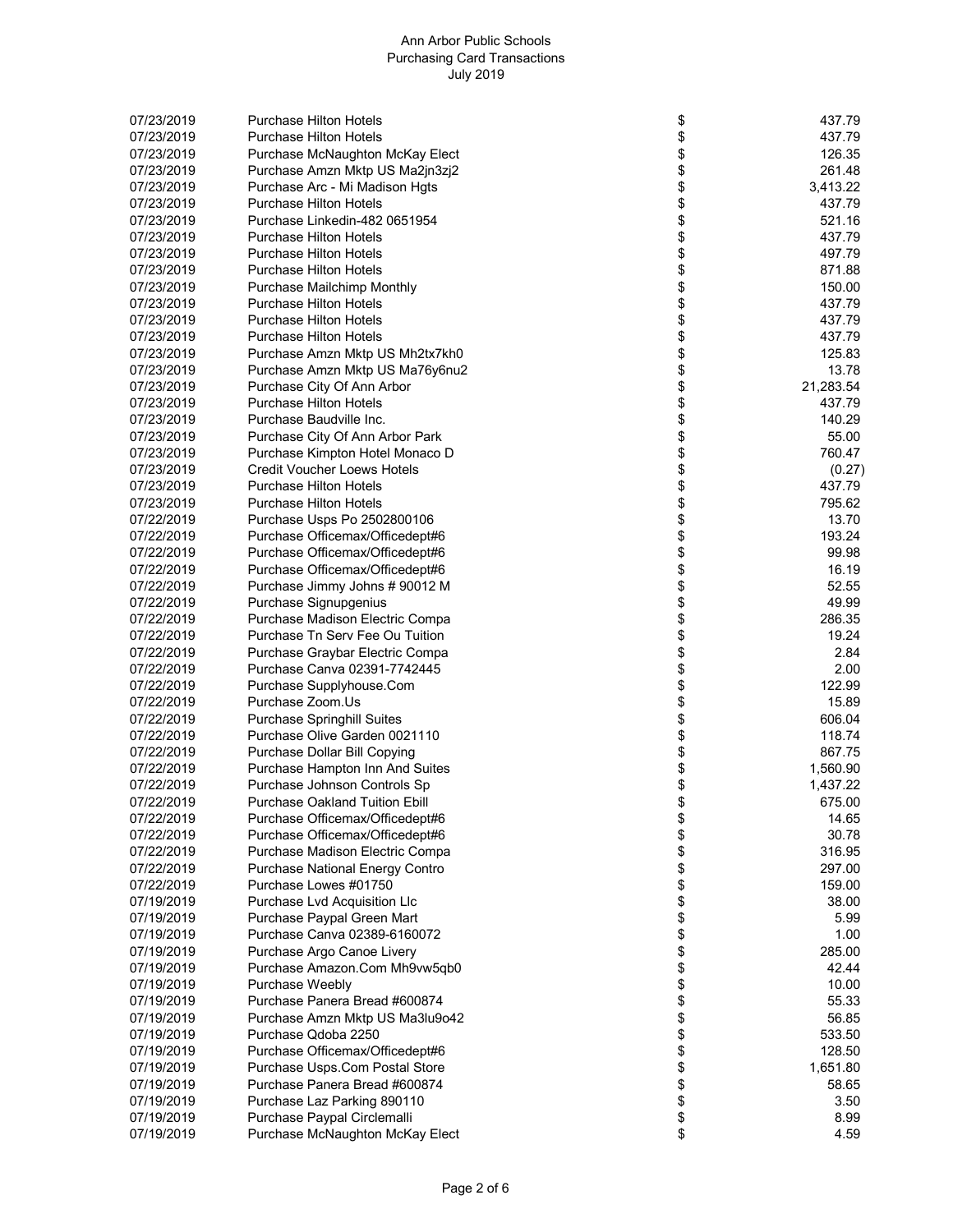| 07/19/2019 | <b>Purchase Grainger</b>              | \$           | 128.38   |
|------------|---------------------------------------|--------------|----------|
|            |                                       |              |          |
| 07/19/2019 | Purchase Holiday Inn Express-We       | \$           | 325.51   |
| 07/19/2019 | Purchase Canva 02389-10666931         | \$           | 1.00     |
| 07/19/2019 | Credit Voucher Panera Bread #600874   | \$           | (58.65)  |
| 07/19/2019 | Purchase Canva 02389-5866314          | \$           | 10.00    |
| 07/18/2019 | Purchase Kroger #689                  | \$           | 15.16    |
| 07/18/2019 | Purchase Samsclub #6667               | \$           | 75.92    |
| 07/18/2019 | Purchase Sams Club #6667              | \$           | 106.01   |
| 07/18/2019 | Purchase McNaughton McKay Elect       | \$           | 414.09   |
| 07/18/2019 | Purchase Madison Electric Compa       |              | 122.55   |
| 07/18/2019 |                                       | \$<br>\$     | 325.00   |
|            | Purchase Cottage Inn Pizza - An       |              |          |
| 07/18/2019 | Purchase Sq Sq Hutkay Fusion          | \$<br>\$     | 1,750.00 |
| 07/18/2019 | Purchase Madison Electric Compa       |              | 180.17   |
| 07/18/2019 | Purchase Madison Electric Compa       | \$           | 328.43   |
| 07/18/2019 | <b>Purchase Grainger</b>              | \$           | 192.26   |
| 07/18/2019 | <b>Purchase Dollar Tree</b>           | \$           | 11.66    |
| 07/18/2019 | Purchase Sams Club #6667              | \$           | 4.78     |
| 07/18/2019 | Purchase The Ups Store #5281          | \$           | 14.07    |
| 07/18/2019 | Purchase Officemax/Officedept#6       | \$           | 26.52    |
| 07/18/2019 | Purchase Canva 02388-10262168         | \$           | 10.00    |
| 07/18/2019 | Purchase Asbo                         |              | 725.00   |
| 07/18/2019 | Purchase Madison Electric Compa       | \$<br>\$     | 324.26   |
| 07/18/2019 | <b>Purchase Airport Shuttle</b>       | \$           | 44.00    |
|            |                                       |              |          |
| 07/18/2019 | Purchase Officemax/Officedept#6       | \$           | 17.97    |
| 07/18/2019 | <b>Purchase Comfort Suites</b>        | \$<br>\$     | 861.55   |
| 07/17/2019 | Purchase Cottage Inn Pizza - An       |              | 107.23   |
| 07/17/2019 | Purchase McNaughton McKay Elect       | \$           | 653.74   |
| 07/17/2019 | Purchase Delta 00621747427884         | \$           | 80.00    |
| 07/17/2019 | Purchase Michigan Pupil Account       | \$           | 85.00    |
| 07/17/2019 | Purchase Mi Assoc Sch Adm             | \$           | 445.00   |
| 07/17/2019 | Purchase McNaughton McKay Elect       |              | 108.25   |
| 07/17/2019 | Purchase Qdoba 2250                   | \$<br>\$     | 533.50   |
| 07/17/2019 | Purchase Weebly                       |              | 144.00   |
| 07/17/2019 | Purchase Mi Assoc Sch Adm             | \$<br>\$     | 3,000.00 |
| 07/17/2019 | Purchase Cvs/Pharmacy #08216          | \$           | 6.98     |
| 07/17/2019 | Credit Voucher Madison Electric Compa | \$           | (102.51) |
| 07/17/2019 | Purchase Msbo                         | \$           | 150.00   |
| 07/17/2019 | Purchase Msbo                         | \$           | 150.00   |
| 07/17/2019 | <b>Purchase Loews Hotels</b>          | \$           | 656.19   |
|            |                                       |              |          |
| 07/17/2019 | Purchase Michigan Pupil Account       | \$           | 395.00   |
| 07/17/2019 | Purchase Delta 00621741190534         | \$           | 75.00    |
| 07/17/2019 | Purchase Michigan Pupil Account       | \$<br>\$     | 85.00    |
| 07/17/2019 | Purchase Michigan Pupil Account       |              | 70.00    |
| 07/16/2019 | Purchase Amzn Mktp US Mh78r0m10       |              | 63.92    |
| 07/16/2019 | Purchase Madison Electric Compa       | \$\$         | 280.36   |
| 07/16/2019 | Purchase Canva Pro Monthly            |              | 320.00   |
| 07/16/2019 | Purchase Canva 02386-6331335          | \$           | 10.00    |
| 07/16/2019 | Purchase Amzn Mktp US Mh2788sr2       | \$           | 45.94    |
| 07/16/2019 | Purchase Canva Pro Monthly            | \$           | 38.85    |
| 07/16/2019 | Purchase Amzn Mktp US Mh3sz52v2       | \$           | 180.58   |
| 07/16/2019 | Purchase School Health Corp           | \$           | 1,155.33 |
| 07/16/2019 | Purchase Asbo                         | \$           | 230.00   |
| 07/16/2019 | Purchase Madison Electric Compa       |              | 102.93   |
| 07/16/2019 | Purchase Piktochartco 40au5umq8       |              | 39.99    |
|            |                                       |              |          |
| 07/16/2019 | <b>Purchase Grainger</b>              |              | 81.44    |
| 07/16/2019 | Purchase Usps Po 2502800106           |              | 7.40     |
| 07/16/2019 | Purchase Amzn Mktp US Mh71r3ke2       | \$\$\$\$\$\$ | 59.99    |
| 07/15/2019 | Purchase Officemax/Officedept#6       |              | 3.85     |
| 07/15/2019 | Purchase Jimmy Johns - 90074 -        | \$           | 27.99    |
| 07/15/2019 | Purchase Madison Electric Compa       | \$           | 109.55   |
| 07/15/2019 | Purchase Officemax/Officedept#6       | \$           | 600.42   |
| 07/15/2019 | Purchase Holiday Inn Express          | \$           | 353.28   |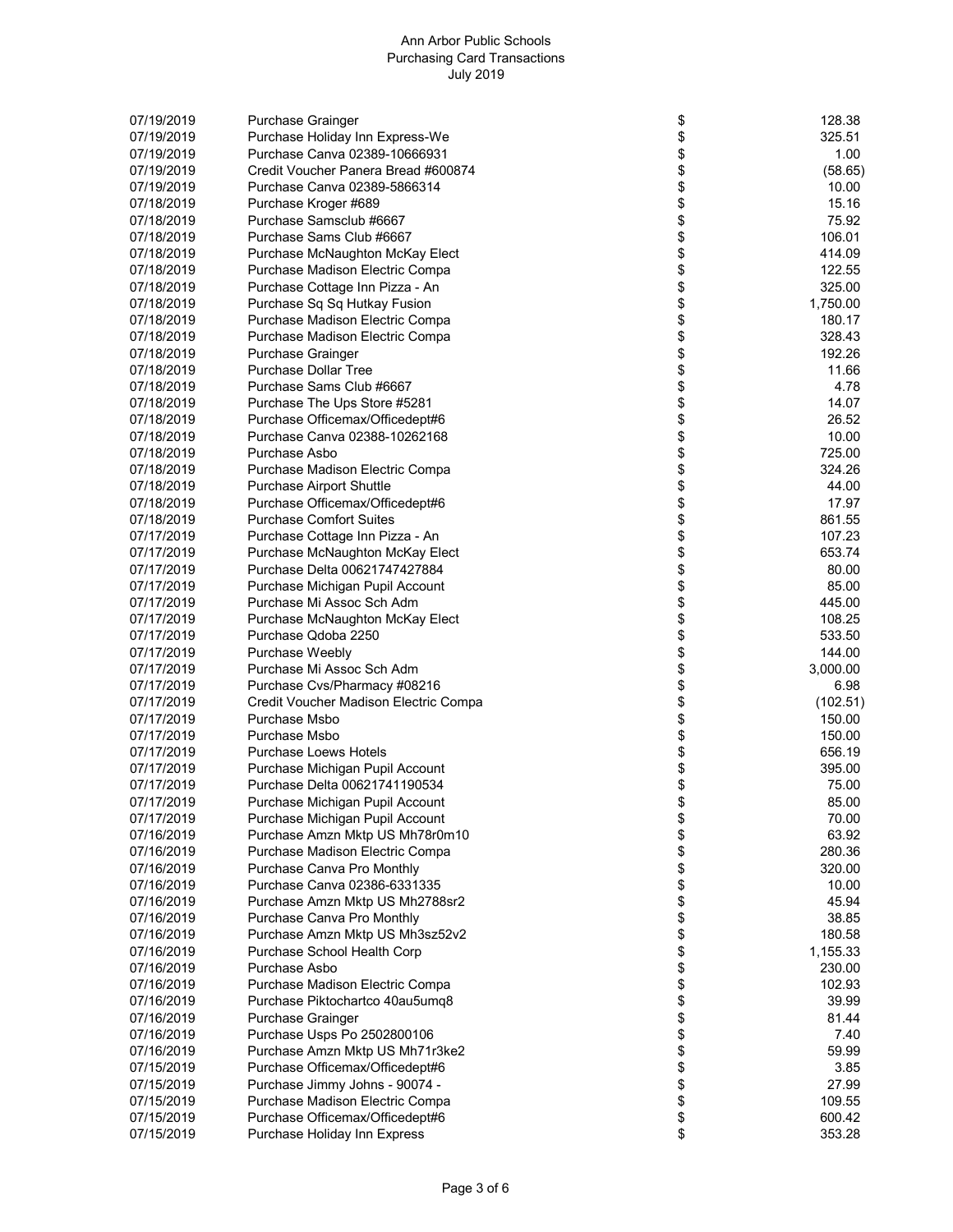| 07/15/2019 | Purchase Uber Trip                                      | \$                 | 3.00     |
|------------|---------------------------------------------------------|--------------------|----------|
| 07/15/2019 | Purchase Amzn Mktp US Mh0sy3v60                         | \$                 | 45.99    |
|            |                                                         |                    |          |
| 07/15/2019 | Purchase Johnstone Supply Aa                            | \$                 | 28.68    |
| 07/15/2019 | Purchase Uber Trip                                      |                    | 19.46    |
| 07/15/2019 | <b>Purchase Roberts Restaurant</b>                      | \$<br>\$           | 21.50    |
|            |                                                         |                    |          |
| 07/15/2019 | Purchase Ann Arbor Observer                             | \$                 | 2,990.60 |
| 07/15/2019 | Purchase Mfasco Health & Safety                         | \$                 | 793.71   |
| 07/15/2019 | Purchase American Assoc Of Scho                         |                    | 760.00   |
|            |                                                         |                    | 18.26    |
| 07/15/2019 | Purchase Portraitgaller18149377                         |                    |          |
| 07/15/2019 | Purchase Officemax/Officedept#6                         |                    | 132.72   |
| 07/15/2019 | Purchase Uber Trip                                      |                    | 3.00     |
| 07/15/2019 | Purchase Delta 00623791170203                           |                    | 386.60   |
|            |                                                         |                    |          |
| 07/15/2019 | Credit Voucher Officemax/Officedept#6                   |                    | (62.38)  |
| 07/15/2019 | Purchase Office Depot #1170                             |                    | 28.98    |
| 07/15/2019 | Purchase Officemax/Officedept#6                         | <b>88888888</b>    | 71.34    |
|            |                                                         |                    |          |
| 07/15/2019 | Purchase Morsels Omni Shoreham                          |                    | 4.68     |
| 07/15/2019 | <b>Purchase Loews Hotels</b>                            | \$                 | 690.60   |
| 07/15/2019 | Purchase Madison Electric Compa                         | \$                 | 110.58   |
|            |                                                         |                    |          |
| 07/15/2019 | Purchase Madison Electric Compa                         |                    | 59.92    |
| 07/15/2019 | <b>Purchase Current Electric Motor</b>                  |                    | 537.50   |
| 07/15/2019 | <b>Purchase Loews Hotels</b>                            | \$\$\$\$\$\$\$\$\$ | 552.63   |
|            |                                                         |                    |          |
| 07/15/2019 | Purchase Officemax/Officedept#6                         |                    | 206.57   |
| 07/15/2019 | <b>Purchase Loews Hotels</b>                            |                    | 414.27   |
| 07/15/2019 | Purchase Makemynewspaper Com In                         |                    | 29.00    |
|            |                                                         |                    |          |
| 07/15/2019 | Purchase Amzn Mktp US Mh9u662z1                         |                    | 32.75    |
| 07/15/2019 | Purchase Amzn Mktp US Mh0um0201                         |                    | 13.46    |
| 07/15/2019 | Purchase Amzn Mktp US Mh15r3892                         |                    | 126.30   |
|            |                                                         |                    |          |
| 07/15/2019 | Purchase Wix Wix.Com, Inc.                              | \$\$\$\$\$\$\$     | 59.88    |
| 07/15/2019 | Purchase Amzn Mktp US Mh32n0q12                         |                    | 450.12   |
| 07/15/2019 | Purchase Johnstone Supply Aa                            |                    | 68.13    |
| 07/15/2019 | <b>Purchase Current Electric Motor</b>                  |                    | 659.00   |
|            |                                                         |                    |          |
| 07/15/2019 | Purchase Amzn Mktp US Mh6209qu2                         |                    | 29.75    |
| 07/15/2019 | Purchase Uber Trip                                      |                    | 22.23    |
| 07/15/2019 | Purchase American Assoc Of Scho                         |                    | 204.00   |
|            |                                                         |                    |          |
| 07/15/2019 | Purchase Officemax/Officedept#6                         | \$                 | 163.59   |
| 07/15/2019 | Purchase Amazon Web Services                            | \$                 | 6.25     |
| 07/15/2019 | Purchase Meijer # 064                                   | \$                 | 37.16    |
|            |                                                         |                    |          |
| 07/15/2019 | Purchase Madison Electric Compa                         | \$                 | 94.82    |
| 07/15/2019 | Purchase Uber Trip                                      |                    | 11.74    |
| 07/15/2019 | Purchase Uber Trip                                      |                    | 3.33     |
|            |                                                         |                    | 222.72   |
| 07/15/2019 | Purchase Dollar Bill Copying                            |                    |          |
| 07/15/2019 | Purchase Uber Trip                                      |                    | 18.03    |
| 07/15/2019 | Purchase Inventables, Inc                               | <b>888888888</b>   | 594.54   |
| 07/15/2019 | <b>Purchase National Energy Contro</b>                  |                    | 1,664.95 |
|            |                                                         |                    |          |
| 07/15/2019 | Purchase Amzn Mktp US Mh02o7hv2                         |                    | 57.88    |
| 07/15/2019 | Purchase The Master Teacher                             |                    | 1,408.00 |
| 07/15/2019 | Purchase Amzn Mktp US Mh0p986h1                         |                    | 10.97    |
|            |                                                         |                    |          |
| 07/15/2019 | Purchase Meijer # 173                                   |                    | 5.99     |
| 07/15/2019 | Purchase Madison Electric Compa                         |                    | 19.97    |
| 07/15/2019 | Purchase Stadium Hardware                               | \$<br>\$           | 59.93    |
|            |                                                         |                    |          |
| 07/11/2019 | Purchase Panera Bread #600876                           | \$                 | 113.91   |
| 07/11/2019 | Purchase Kroger #605 Food for Hikone Learning Sessions. |                    | 25.89    |
| 07/11/2019 | <b>Purchase Dollartree</b>                              |                    | 53.00    |
| 07/11/2019 | Purchase Jimmy Johns - 90074 -                          |                    | 37.80    |
|            |                                                         | <b>88888888</b>    |          |
| 07/11/2019 | Purchase The Home Depot 2721                            |                    | 493.35   |
| 07/11/2019 | Purchase Madison Electric Compa                         |                    | 83.46    |
| 07/11/2019 | Purchase Amzn Mktp US Mh4yv7pu0                         |                    | 353.00   |
|            |                                                         |                    | 109.13   |
| 07/11/2019 | Purchase Amzn Mktp US Mh3dq0py0                         |                    |          |
| 07/11/2019 | Purchase Sq Sq Reflective Wor                           |                    | 300.00   |
| 07/11/2019 | Purchase Young Supply Co - Ann                          | \$                 | 25.92    |
| 07/11/2019 | Purchase Jimmy Johns - 90074 -                          | \$                 | 27.99    |
|            |                                                         |                    |          |
| 07/11/2019 | Purchase Johnstone Supply Aa                            | \$                 | 60.24    |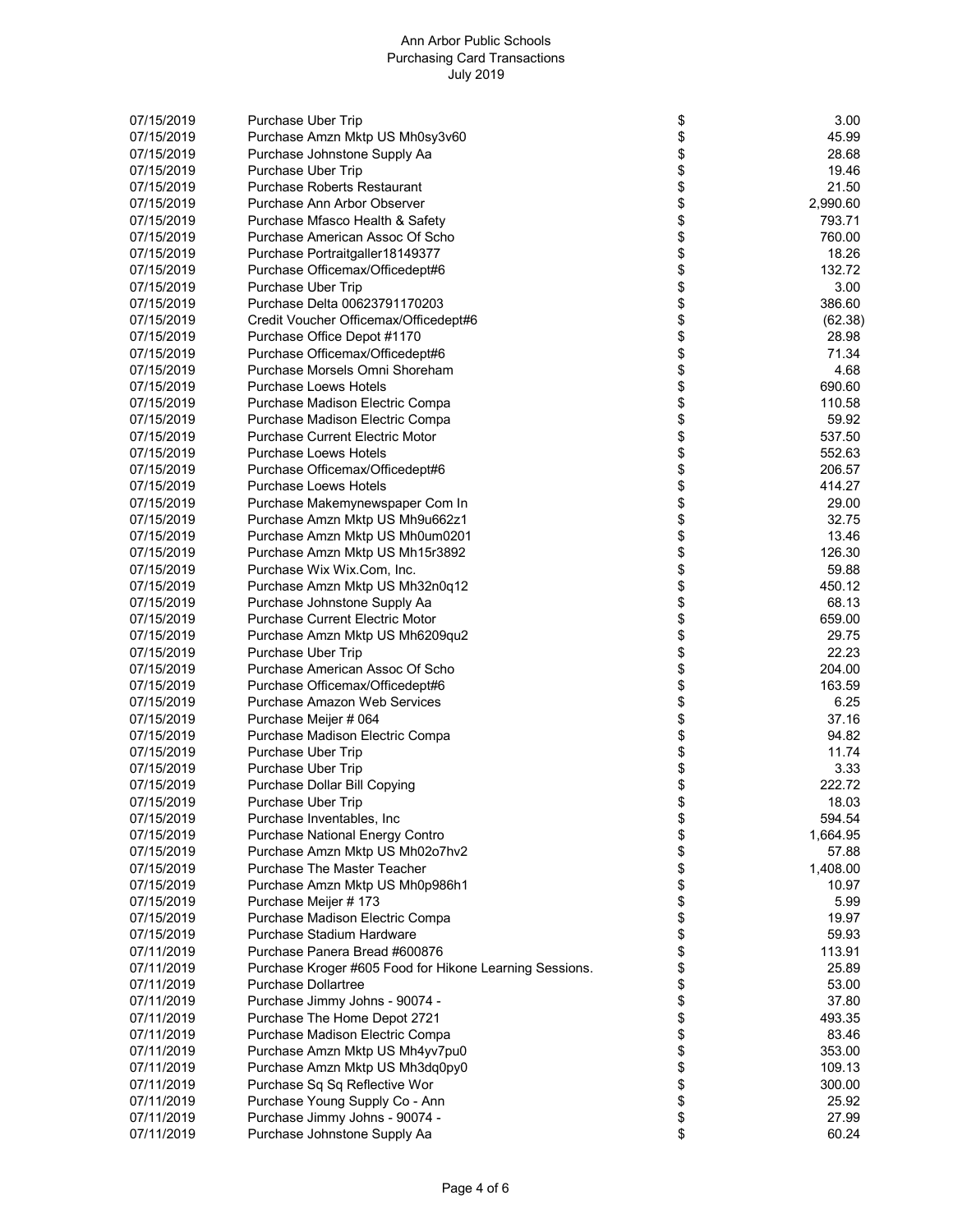| 07/11/2019 | <b>Purchase Grainger</b>               | \$               | 42.58     |
|------------|----------------------------------------|------------------|-----------|
|            |                                        |                  |           |
| 07/11/2019 | Purchase City Of Ann Arbor             | \$               | 59,764.14 |
| 07/11/2019 | Purchase City Of Ann Arbor             | \$               | 26,989.93 |
| 07/11/2019 | Credit Voucher Madison Electric Compa  | \$               | (211.60)  |
| 07/11/2019 | Purchase City Of Ann Arbor             | \$               | 61,274.35 |
| 07/11/2019 | Purchase Usps Po 2502800106            | \$               | 0.55      |
| 07/10/2019 | Purchase Linkedin 4789705284 Ln        | \$               | 508.42    |
| 07/10/2019 |                                        | \$               |           |
|            | Purchase Societyforhumanresourc        |                  | 1,360.00  |
| 07/10/2019 | Purchase Miaaa Membership              | \$               | 161.20    |
| 07/10/2019 | Purchase Hgse Prog In Prof Ed O        | \$\$\$\$\$\$     | 149.00    |
| 07/10/2019 | Purchase Officemax/Officedept#6        |                  | 129.20    |
| 07/10/2019 | Purchase Delta 00623795064340          |                  | 395.60    |
| 07/10/2019 | <b>Purchase Grainger</b>               |                  | 23.20     |
| 07/10/2019 | Purchase Schoolcraft Web Pay           |                  | 119.00    |
| 07/10/2019 | Purchase Societyforhumanresourc        |                  | 209.00    |
|            |                                        |                  |           |
| 07/10/2019 | Purchase Amzn Mktp US Mh3600mc2        | \$               | 45.98     |
| 07/10/2019 | Purchase Miaaa Membership              | \$               | 57.20     |
| 07/10/2019 | Purchase Panera Bread #600874          | \$               | 45.74     |
| 07/10/2019 | Purchase Usps Po 2525100130            | \$               | 63.75     |
| 07/10/2019 | Purchase State Of Mi Mideal            |                  | 180.00    |
| 07/10/2019 | Purchase Rps Ann Arbor-Meterq02        |                  | 4.10      |
| 07/10/2019 | Purchase Potbelly #197                 | <b>88888888</b>  | 127.50    |
|            |                                        |                  | 185.15    |
| 07/10/2019 | <b>Purchase Grainger</b>               |                  |           |
| 07/09/2019 | Purchase Amzn Mktp US Mh54k7pz2        |                  | 37.80     |
| 07/09/2019 | Purchase Int In Labelle Photog         |                  | 275.00    |
| 07/09/2019 | <b>Purchase Ferris State Universit</b> |                  | 150.00    |
| 07/09/2019 | Purchase Grainger                      |                  | 6.85      |
| 07/09/2019 | <b>Purchase Frontline Education</b>    | \$               | 595.00    |
| 07/09/2019 | Purchase Madison Electric Compa        |                  | 201.85    |
| 07/09/2019 | Purchase Delta 00623784057050          |                  | 253.30    |
|            |                                        | \$\$\$\$\$\$\$   |           |
| 07/09/2019 | Purchase Lululemon Ann Arbor           |                  | 898.50    |
| 07/09/2019 | Purchase Madison Electric Compa        |                  | 36.03     |
| 07/09/2019 | Purchase Grainger                      |                  | 18.09     |
| 07/09/2019 | Purchase Amzn Mktp US Mh1g50ba1        |                  | 165.26    |
| 07/09/2019 | Purchase Grainger                      |                  | 1.37      |
| 07/09/2019 | Purchase Kroger #688                   | \$               | 25.00     |
| 07/09/2019 | Purchase Iste                          | \$               | 125.00    |
| 07/08/2019 | Purchase Amzn Mktp US Mh7so8to2        | \$               | 26.98     |
|            |                                        |                  |           |
| 07/08/2019 | Purchase Delta 00623780858256          | \$               | 468.60    |
| 07/08/2019 | Purchase Indeed                        | \$               | 25.60     |
| 07/08/2019 | <b>Purchase Thomson West Tcd</b>       | \$               | 294.64    |
| 07/08/2019 | Purchase Amzn Mktp US Mh0x45vm1        |                  | 40.95     |
| 07/08/2019 | Purchase Graybar Electric Compa        | \$\$\$\$\$\$\$   | 1,997.54  |
| 07/08/2019 | Purchase Monahan S Seafood Mark        |                  | 9.31      |
| 07/05/2019 | Purchase Graybar Electric Compa        |                  | 36.81     |
| 07/05/2019 | Purchase Delta 00623781046884          |                  | 468.60    |
|            |                                        |                  |           |
| 07/05/2019 | Purchase Meijer # 173                  |                  | 51.94     |
| 07/05/2019 | Purchase Officemax/Officedept#6        |                  | 70.36     |
| 07/05/2019 | Purchase Amzn Mktp US Mh6tk63b2        | \$               | 308.04    |
| 07/04/2019 | Purchase Hungry Howies 577             | \$               | 45.07     |
| 07/04/2019 | Purchase McNaughton McKay Elect        | \$               | 2,864.63  |
| 07/04/2019 | Purchase Michaels Stores 2108          |                  | 9.03      |
| 07/04/2019 | Purchase Officemax/Officedept#6        |                  | 70.36     |
| 07/04/2019 | Purchase Hungry Howies 577             |                  | 41.36     |
|            |                                        |                  |           |
| 07/04/2019 | Purchase Sunbridge Institute           |                  | 860.00    |
| 07/04/2019 | Purchase Officemax/Officedept#6        | \$\$\$\$\$\$\$\$ | 62.38     |
| 07/04/2019 | Purchase Amzn Mktp US Mh6bj6nt0        |                  | 11.44     |
| 07/04/2019 | Purchase Sunbridge Institute           |                  | 860.00    |
| 07/04/2019 | Purchase Supershuttle Execucarw        |                  | 42.12     |
| 07/04/2019 | Purchase Officemax/Officedept#6        | \$               | 161.52    |
| 07/03/2019 | Purchase Ss Storage - Ann Arbor        | \$               | 170.00    |
| 07/03/2019 | Purchase Revel& Roll Restaurant        | \$               | 161.00    |
|            |                                        |                  |           |